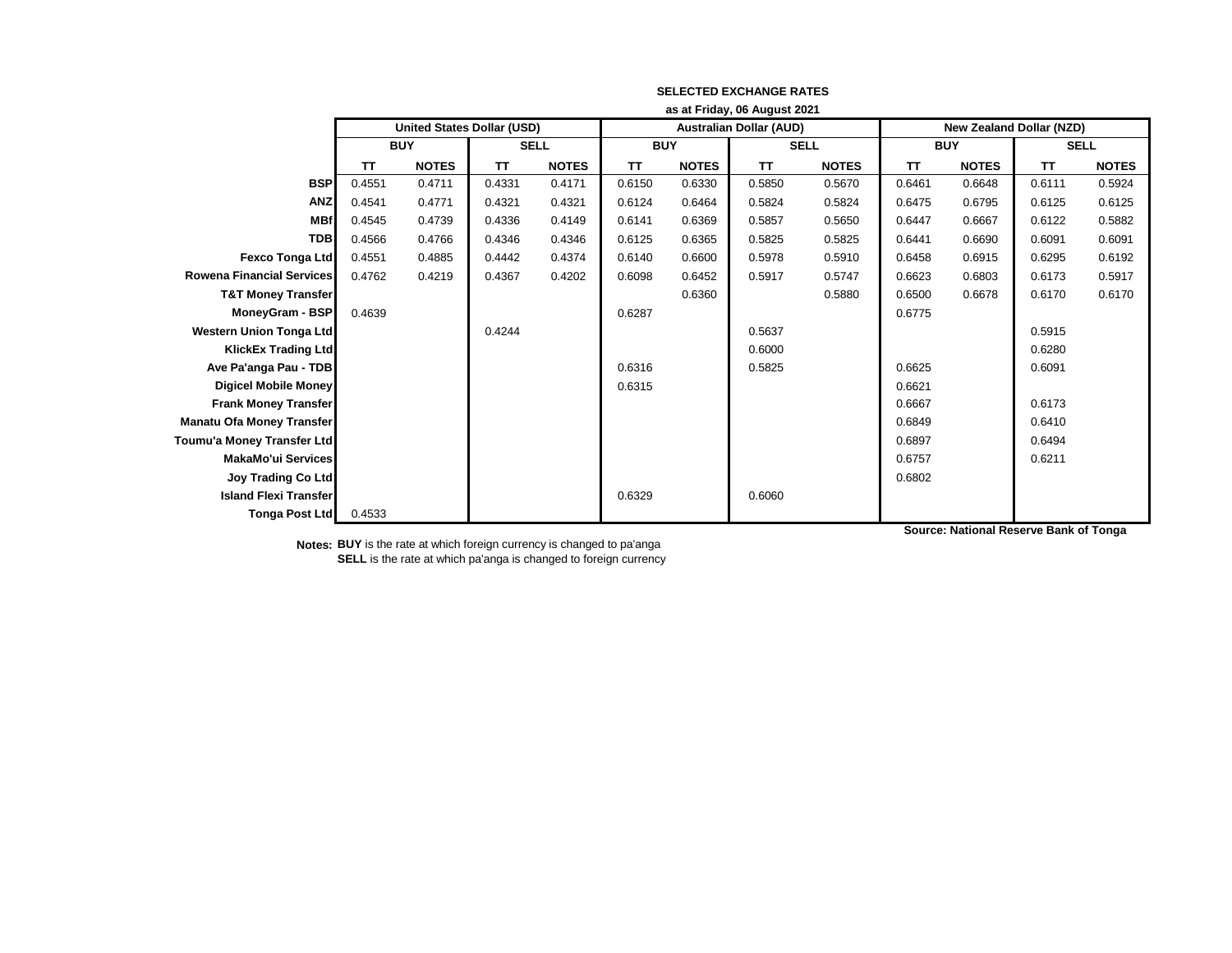|                                  | as at Friday, 13 August 2021 |                                   |             |              |            |              |                                |              |                                 |              |             |              |
|----------------------------------|------------------------------|-----------------------------------|-------------|--------------|------------|--------------|--------------------------------|--------------|---------------------------------|--------------|-------------|--------------|
|                                  |                              | <b>United States Dollar (USD)</b> |             |              |            |              | <b>Australian Dollar (AUD)</b> |              | <b>New Zealand Dollar (NZD)</b> |              |             |              |
|                                  | <b>BUY</b>                   |                                   | <b>SELL</b> |              | <b>BUY</b> |              | <b>SELL</b>                    |              | <b>BUY</b>                      |              | <b>SELL</b> |              |
|                                  | <b>TT</b>                    | <b>NOTES</b>                      | TΤ          | <b>NOTES</b> | TT         | <b>NOTES</b> | <b>TT</b>                      | <b>NOTES</b> | <b>TT</b>                       | <b>NOTES</b> | TT          | <b>NOTES</b> |
| <b>BSP</b>                       | 0.4535                       | 0.4695                            | 0.4315      | 0.4155       | 0.6180     | 0.6360       | 0.5880                         | 0.5700       | 0.6483                          | 0.6670       | 0.6133      | 0.5946       |
| <b>ANZ</b>                       | 0.4525                       | 0.4755                            | 0.4305      | 0.4305       | 0.6155     | 0.6495       | 0.5855                         | 0.5855       | 0.6503                          | 0.6823       | 0.6153      | 0.6153       |
| <b>MBf</b>                       | 0.4529                       | 0.4717                            | 0.4320      | 0.4132       | 0.6172     | 0.6410       | 0.5887                         | 0.5682       | 0.6470                          | 0.6711       | 0.6144      | 0.5917       |
| <b>TDB</b>                       | 0.4550                       | 0.4750                            | 0.4330      | 0.4330       | 0.6152     | 0.6392       | 0.5852                         | 0.5852       | 0.6463                          | 0.6712       | 0.6113      | 0.6113       |
| <b>Fexco Tonga Ltd</b>           | 0.4535                       | 0.4868                            | 0.4425      | 0.4359       | 0.6175     | 0.6633       | 0.6015                         | 0.5940       | 0.6481                          | 0.6939       | 0.6322      | 0.6213       |
| Rowena Financial Services        | 0.4717                       | 0.4739                            | 0.4348      | 0.4184       | 0.6098     | 0.6452       | 0.5952                         | 0.5780       | 0.6667                          | 0.6757       | 0.6211      | 0.6024       |
| <b>T&amp;T Money Transfer</b>    |                              |                                   |             |              |            | 0.6390       |                                | 0.5970       | 0.6500                          | 0.6700       | 0.6175      | 0.6175       |
| <b>MoneyGram - BSP</b>           | 0.4636                       |                                   |             |              | 0.6292     |              |                                |              | 0.6801                          |              |             |              |
| <b>Western Union Tonga Ltd</b>   |                              |                                   | 0.4241      |              |            |              | 0.5699                         |              |                                 |              | 0.5961      |              |
| <b>KlickEx Trading Ltd</b>       |                              |                                   |             |              |            |              | 0.6030                         |              |                                 |              | 0.6300      |              |
| Ave Pa'anga Pau - TDB            |                              |                                   |             |              | 0.6349     |              | 0.5852                         |              | 0.6653                          |              | 0.6113      |              |
| <b>Digicel Mobile Money</b>      |                              |                                   |             |              | 0.6337     |              |                                |              | 0.6622                          |              |             |              |
| <b>Frank Money Transfer</b>      |                              |                                   |             |              |            |              |                                |              | 0.6667                          |              | 0.6173      |              |
| <b>Manatu Ofa Money Transfer</b> |                              |                                   |             |              |            |              |                                |              | 0.6849                          |              | 0.6410      |              |
| Toumu'a Money Transfer Ltd       |                              |                                   |             |              |            |              |                                |              | 0.6897                          |              | 0.6494      |              |
| <b>MakaMo'ui Services</b>        |                              |                                   |             |              |            |              |                                |              | 0.6667                          |              | 0.6250      |              |
| <b>Joy Trading Co Ltd</b>        |                              |                                   |             |              |            |              |                                |              | 0.6802                          |              |             |              |
| <b>Island Flexi Transfer</b>     |                              |                                   |             |              | 0.6289     |              |                                |              |                                 |              |             |              |
| <b>Tonga Post Ltd</b>            | 0.4546                       |                                   |             |              |            |              |                                |              |                                 |              |             |              |

**Notes: BUY** is the rate at which foreign currency is changed to pa'anga **SELL** is the rate at which pa'anga is changed to foreign currency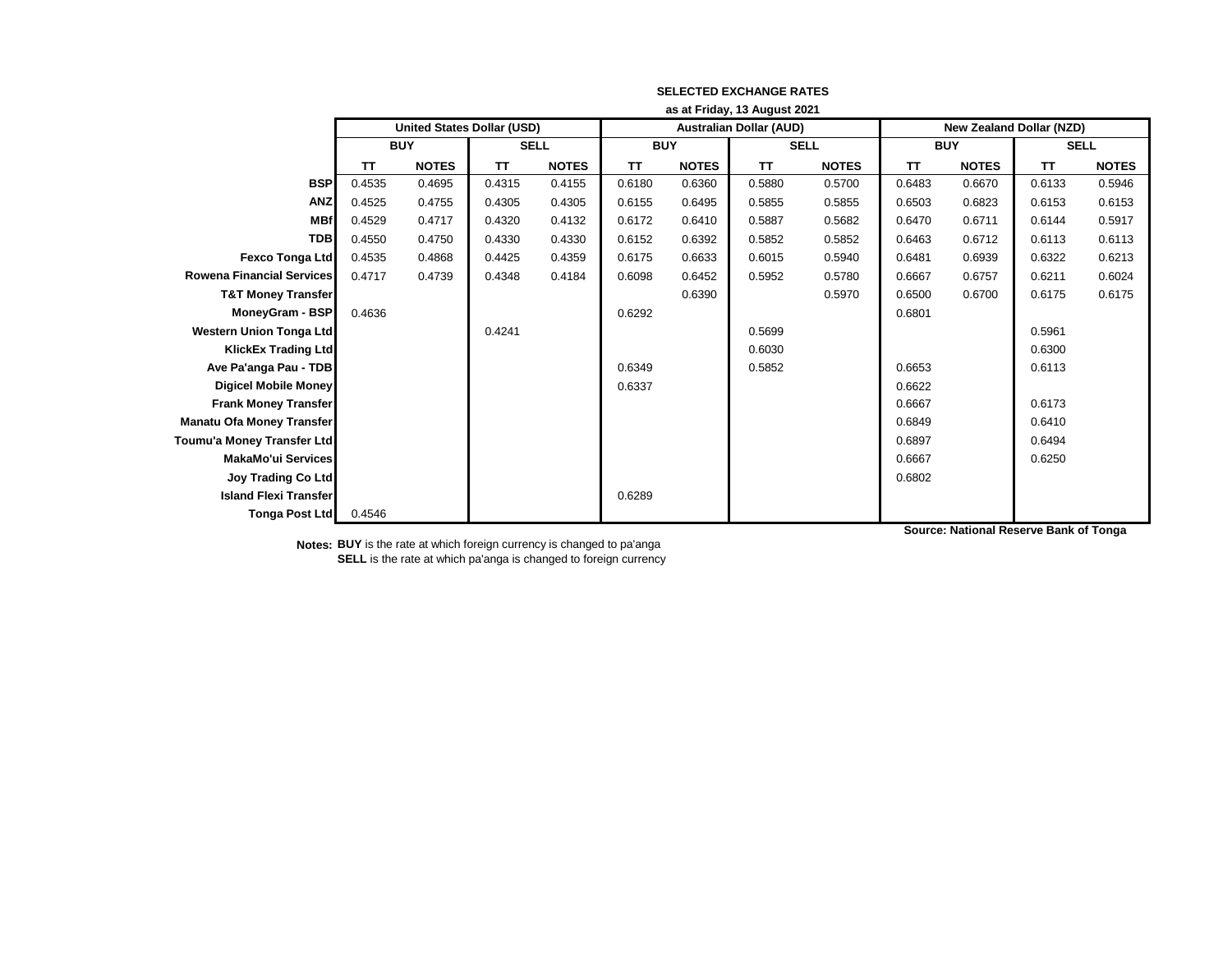|                                  | as at Friday, 20 August 2021 |                                   |             |              |            |              |                                |              |                                 |              |           |              |
|----------------------------------|------------------------------|-----------------------------------|-------------|--------------|------------|--------------|--------------------------------|--------------|---------------------------------|--------------|-----------|--------------|
|                                  |                              | <b>United States Dollar (USD)</b> |             |              |            |              | <b>Australian Dollar (AUD)</b> |              | <b>New Zealand Dollar (NZD)</b> |              |           |              |
|                                  | <b>BUY</b>                   |                                   | <b>SELL</b> |              | <b>BUY</b> |              | <b>SELL</b>                    |              | <b>BUY</b>                      |              | SELL      |              |
|                                  | TТ                           | <b>NOTES</b>                      | <b>TT</b>   | <b>NOTES</b> | <b>TT</b>  | <b>NOTES</b> | TT                             | <b>NOTES</b> | <b>TT</b>                       | <b>NOTES</b> | <b>TT</b> | <b>NOTES</b> |
| <b>BSP</b>                       | 0.4489                       | 0.4649                            | 0.4269      | 0.4109       | 0.6276     | 0.6456       | 0.5976                         | 0.5796       | 0.6572                          | 0.6759       | 0.6222    | 0.6035       |
| <b>ANZ</b>                       | 0.4479                       | 0.4709                            | 0.4259      | 0.4259       | 0.6249     | 0.6589       | 0.5949                         | 0.5949       | 0.6596                          | 0.6916       | 0.6246    | 0.6246       |
| <b>MBf</b>                       | 0.4483                       | 0.4673                            | 0.4274      | 0.4082       | 0.6268     | 0.6494       | 0.5982                         | 0.5780       | 0.6559                          | 0.6803       | 0.6232    | 0.5988       |
| <b>TDB</b>                       | 0.4504                       | 0.4704                            | 0.4284      | 0.4284       | 0.6247     | 0.6487       | 0.5947                         | 0.5947       | 0.6561                          | 0.6810       | 0.6211    | 0.6211       |
| <b>Fexco Tonga Ltd</b>           | 0.4489                       | 0.4817                            | 0.4379      | 0.4313       | 0.6277     | 0.6739       | 0.6105                         | 0.6034       | 0.6592                          | 0.7037       | 0.6409    | 0.6301       |
| <b>Rowena Financial Services</b> | 0.4717                       | 0.4717                            | 0.4310      | 0.4149       | 0.6098     | 0.6579       | 0.6061                         | 0.5848       | 0.6667                          | 0.6897       | 0.6289    | 0.6098       |
| <b>T&amp;T Money Transfer</b>    |                              |                                   |             |              |            | 0.6446       |                                | 0.5960       | 0.6500                          | 0.6760       | 0.6175    | 0.6175       |
| MoneyGram - BSP                  | 0.4602                       |                                   |             |              | 0.6390     |              |                                |              | 0.6956                          |              |           |              |
| Western Union Tonga Ltd          |                              |                                   | 0.4210      |              |            |              | 0.5806                         |              |                                 |              | 0.6069    |              |
| <b>KlickEx Trading Ltd</b>       |                              |                                   |             |              |            |              | 0.6120                         |              |                                 |              | 0.6400    |              |
| Ave Pa'anga Pau - TDB            |                              |                                   |             |              | 0.6449     |              | 0.5947                         |              | 0.6753                          |              | 0.6211    |              |
| <b>Frank Money Transfer</b>      |                              |                                   |             |              |            |              |                                |              | 0.6667                          |              | 0.6173    |              |
| Toumu'a Money Transfer Ltd       |                              |                                   |             |              |            |              |                                |              | 0.6897                          |              | 0.6494    |              |
| <b>MakaMo'ui Services</b>        |                              |                                   |             |              |            |              |                                |              | 0.6667                          |              | 0.6250    |              |
| <b>Joy Trading Co Ltd</b>        |                              |                                   |             |              |            |              |                                |              | 0.6802                          |              |           |              |
| <b>Island Flexi Transfer</b>     |                              |                                   |             |              | 0.6369     |              | 0.6150                         |              |                                 |              |           |              |

**Notes: BUY** is the rate at which foreign currency is changed to pa'anga

**SELL** is the rate at which pa'anga is changed to foreign currency